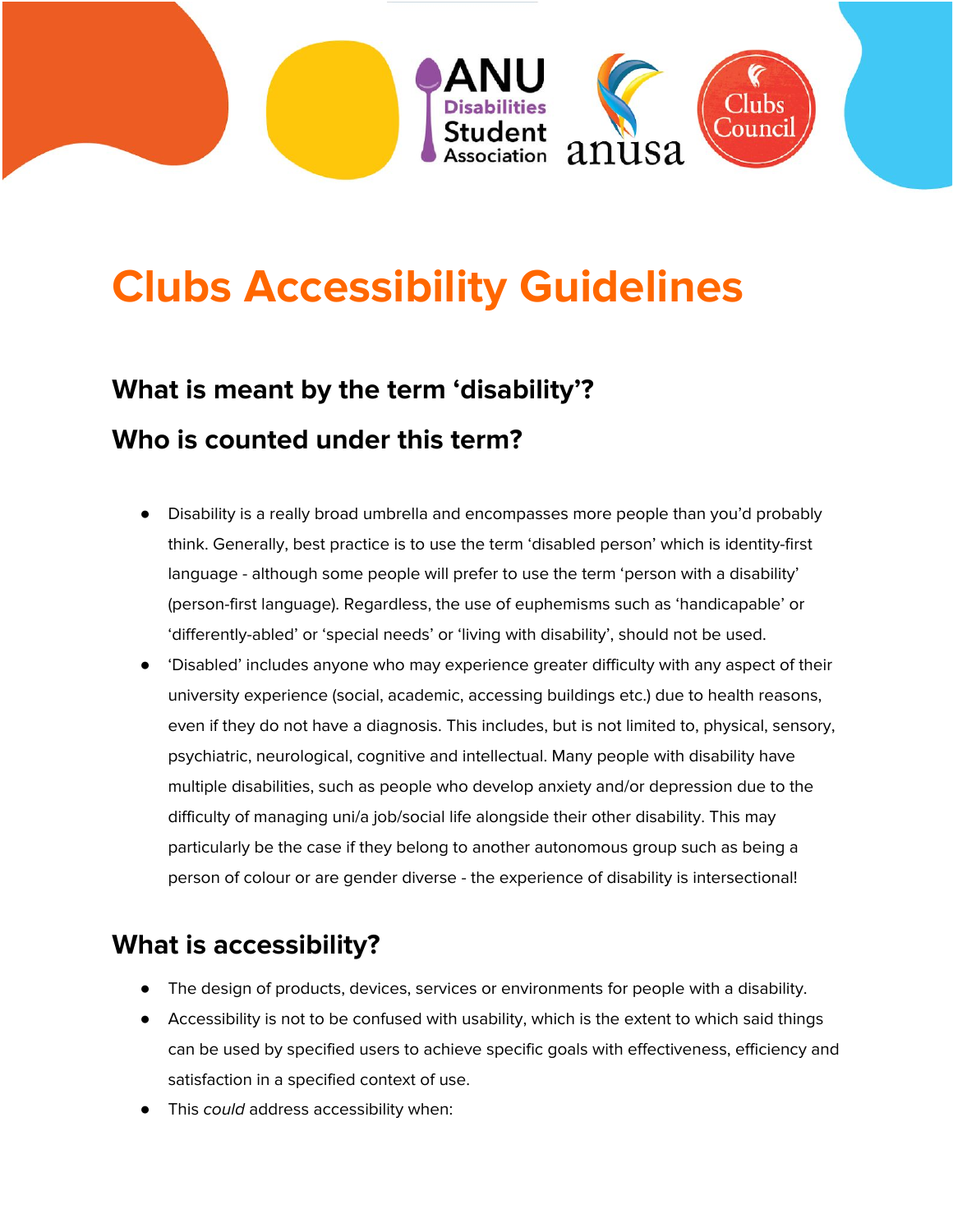- "specified users" includes people with a range of disabilities, and
- "specified context of use" includes accessibility considerations such as assistive technologies.
- Accessible things are safe, usable and available but not necessarily vice versa. E.g. all medicines are drugs, but not all drugs are medicine!

## **Why is it important?**

- Around a third of students at the ANU have a disability, whether they are registered with Access & Inclusion or not - so making your events accessible will impact a lot more students than you think. Even if you don't 'see' anyone who you think is disabled, you're more likely than not to be helping someone by making your event accessible.
- Efficiency all accessible things are efficient, safe and well planned e.g. multiple formats, easy directions and more transport options...
- Learning to be inclusive is a learned process. It's not natural for anyone but making things a cultural norm help a lot - and we all benefit from it! An example - content warnings!

## **Physical accessibility (venue):**

- Wheelchair accessible is there a ramp or lift? If there isn't, say it's not. Feel free to test this with a rolling chair.
	- If the event is catered height of tables being wheelchair accessible
	- $\circ$  If outside, is the ground uneven? Will the ground be slippery if it rains (e.g. unsafe for wheels and crutches?)
- Parking where is the closest accessible parking?
- Bathrooms where is the closest accessible and gender-neutral bathroom?
- Lighting does your event have bright or flashing lights? Can you book a room nearby that is quiet & dark where people with sensory difficulties can take a break?
- Sound does your event involve loud, sudden sound? Is the room you are in equipped with an audio loop? If it involves people speaking at the same time (discussion groups for example) can people who have trouble hearing go in a quieter area to talk? Do you have microphones for people speaking at the front of the room & people asking questions?
- Directions (physical signs) and also extra chairs and water even if your event doesn't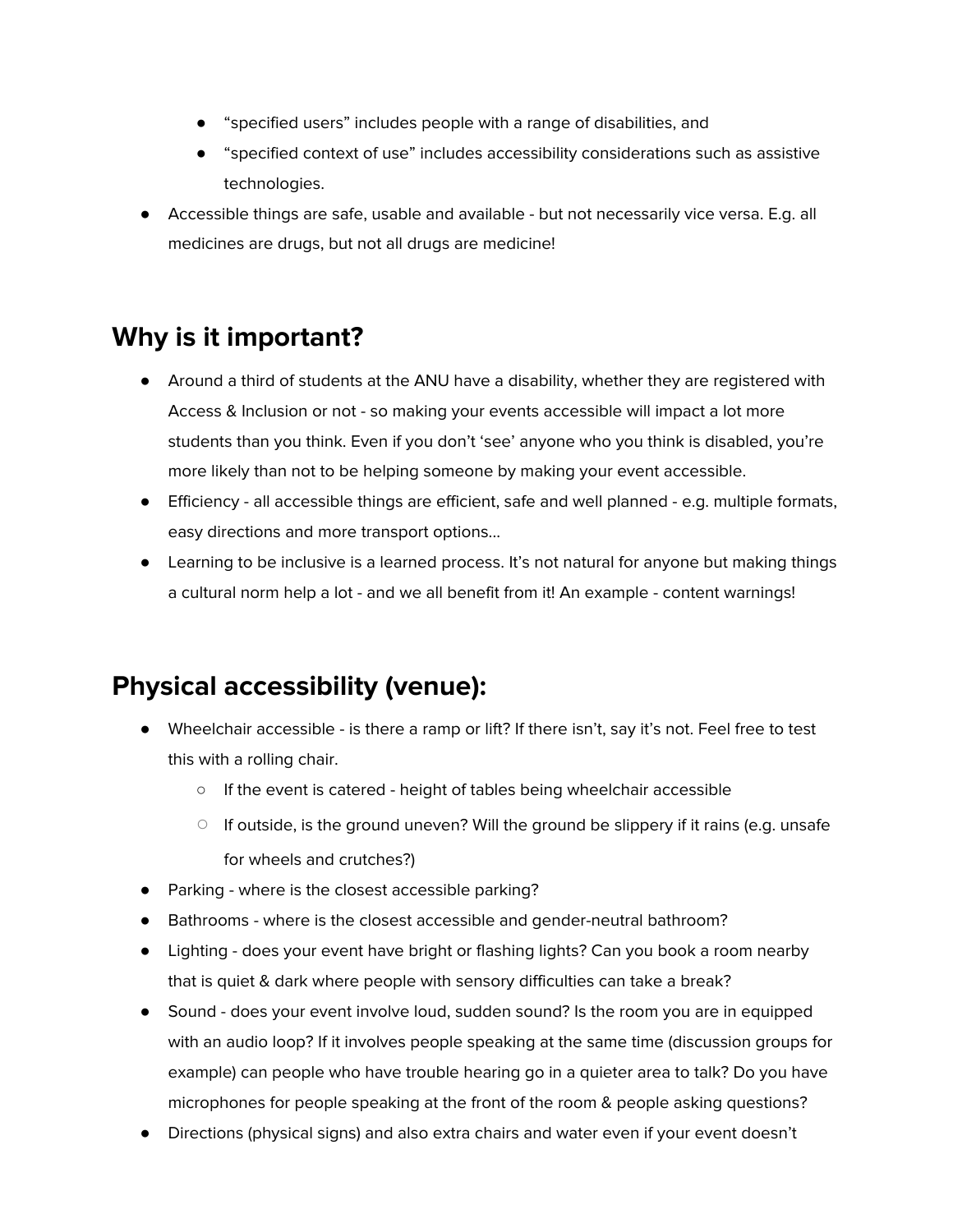usually require sitting or exercise.

● A lot of these things can and should be considered when you complete a RAMP - factor these things in as a RAMP should not just include what happens in the case of a fire etc, but if a person has a seizure/physically isn't able to move/is too loud.

#### **Food:**

- Allergen FREE vs Allergen FRIENDLY (e.g. may contain \_\_\_\_ vs contains \_\_\_\_)
- Nut-free food is advisable
- It's best to always have signed Gluten Free, Dairy Free, Vegan options
- Ingredient labels even if just listing main ingredients and labels

#### **Social Media:**

When advertising your event, use this statement to specify that your event is accessible and to what extent:

At [C&S name], we strive to make our events as inclusive as possible. Our event venue is accessible (via ramp/lift), with accessible parking available nearby at [insert location], and accessible unisex bathrooms available within the building/[nearby building]. We do/do not have GF/DF/NF/V food options available. If you have any accessibility requirements, don't hesitate to email us at [insert email address], or call us at [insert phone number].

As well as:

● Image descriptions! The convention is to describe every image (including FB event cover photos) in square brackets [like this], including a description of size, colour, image and style. This should happen on Facebook, Instagram and wherever else your club puts out information. Here is a good example: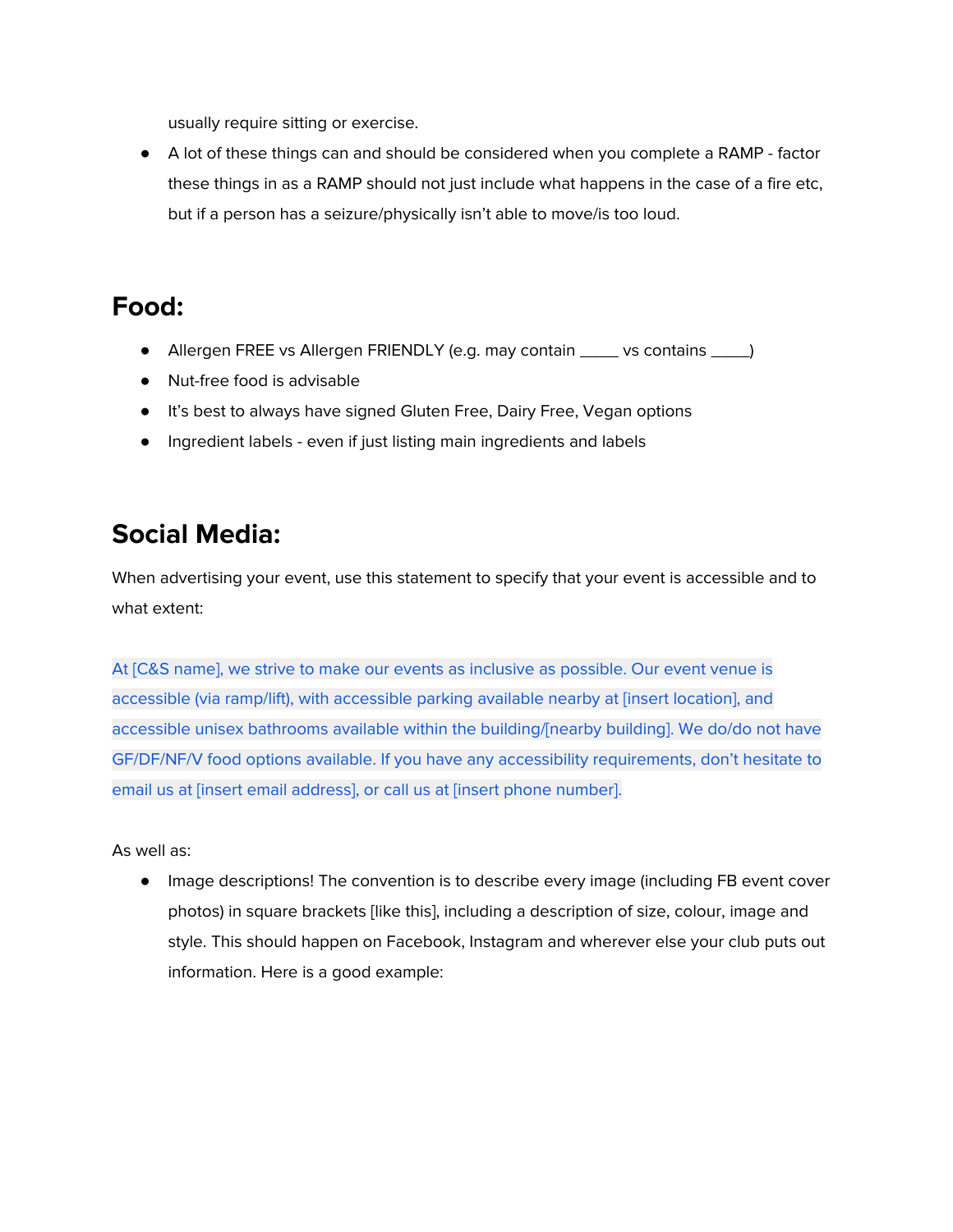

- Similarly, this should be done for emojis like this: No wave emojil
- Accessible hyperlinking! A hyperlink that is 3 lines long is not great for someone with a screenreader.
- If you are doing a video make sure it has captions!
- Give graphics visible colour contrasts (yellow or light pink on a white background isn't great)
- Lecture or conference? Digital versions of your physical handouts and vice versa. Use word documents as well as PDFs.
- A great guide to accessible social media can be found [here](https://www.and.org.au/articles.php/43/how-to-write-more-accessible-social-media-posts)
- Always encourage contact for further concerns

#### **Safety:**

Content warnings - these look like this 'CW: depression' on the event advertising and on the doors of the event to prewarn people, as well as saying it verbally at the start of the event. Preferably, signal when you are going to be talking about the potentially triggering topic, and have a break just beforehand, allowing people time to take a break & excuse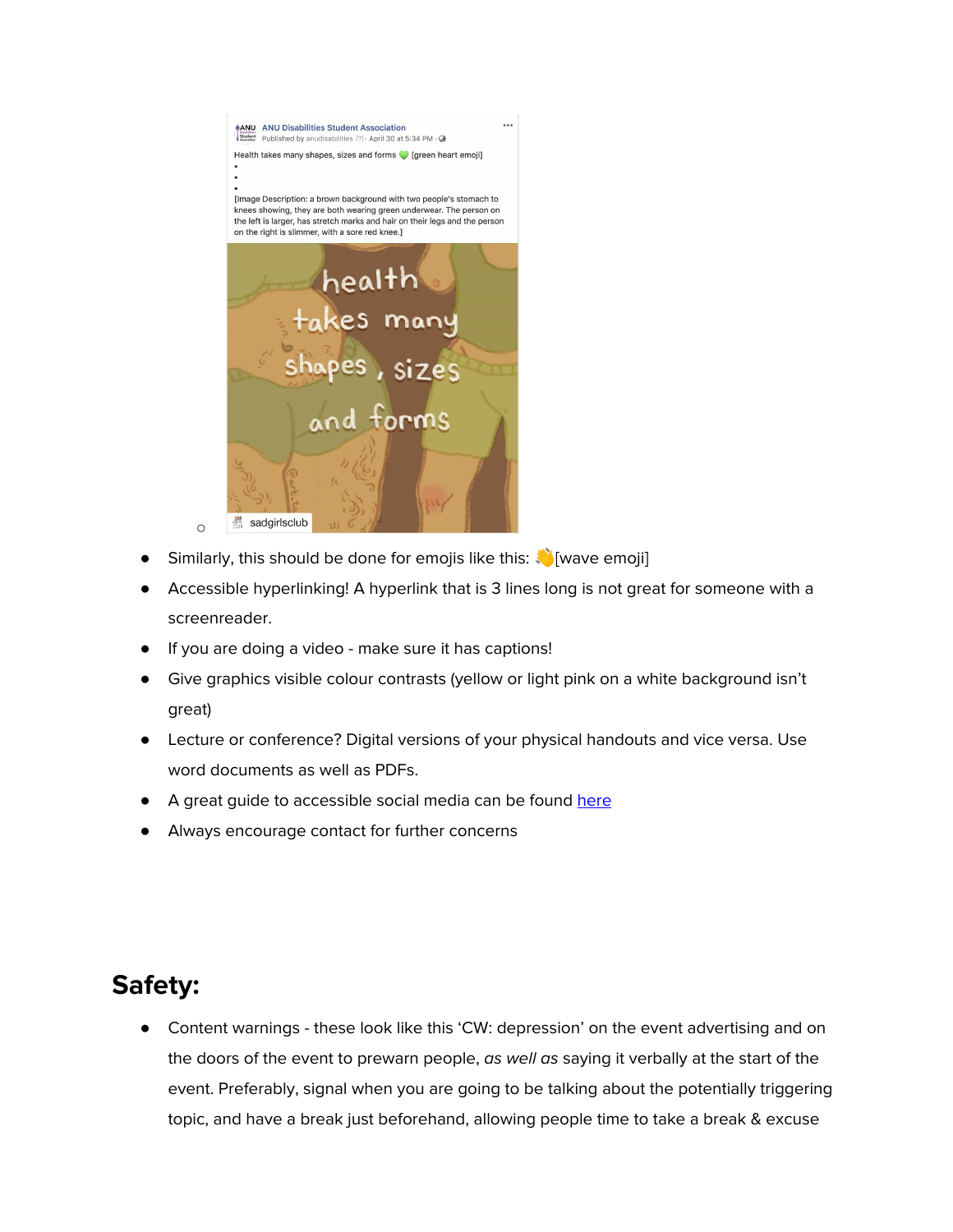themselves from that section in a way that doesn't not draw attention to them

- Mental health first aid training/disclosure training is advised for at least some volunteers
- Where there is alcohol or drugs involved, have at least a few sober rep people, and identify them to the group beforehand.
- While the DSA does not encourage the use of drugs and alcohol at events as it can have unexpected effects on people on medications/exclude students from diverse religious and cultural backgrounds, we suggest that you practice consumption safely rather than not discussing it beforehand with attendees.
- Having a few sober reps that are non-male identifying is also advisable.
- If you are running a large-scale event, you can contact the Disabilities Student Association to check if you should consider any other variables

#### **What happens if things go wrong?**

- In your RAMP, make sure you have planned for if things go wrong. Have a plan for which volunteer will provide first aid, including mental health first aid, if needed. Have a plan for if someone with a disability arrives and the event, for whatever reason, is not accessible to them.
	- For example, if your mics aren't working on the day, acknowledge this to everyone, and state that people who may have trouble hearing can move to sit at the front and be provided with a print-out copy of the transcript later.
- It's important to acknowledge that your events are never going to be fully accessible. Some events, (such as Friday Night Party or pub crawls) are inherently inaccessible, so its more important to have a plan for what to do if things go wrong, than to try and think of every single different accessibility requirement.
- At the end of the day, you don't want to be patronising or tokenistic in the way that you approach accessibility. Accessibility needs to be practical rather than to make yourself feel good.

#### **How to talk to people respectfully:**